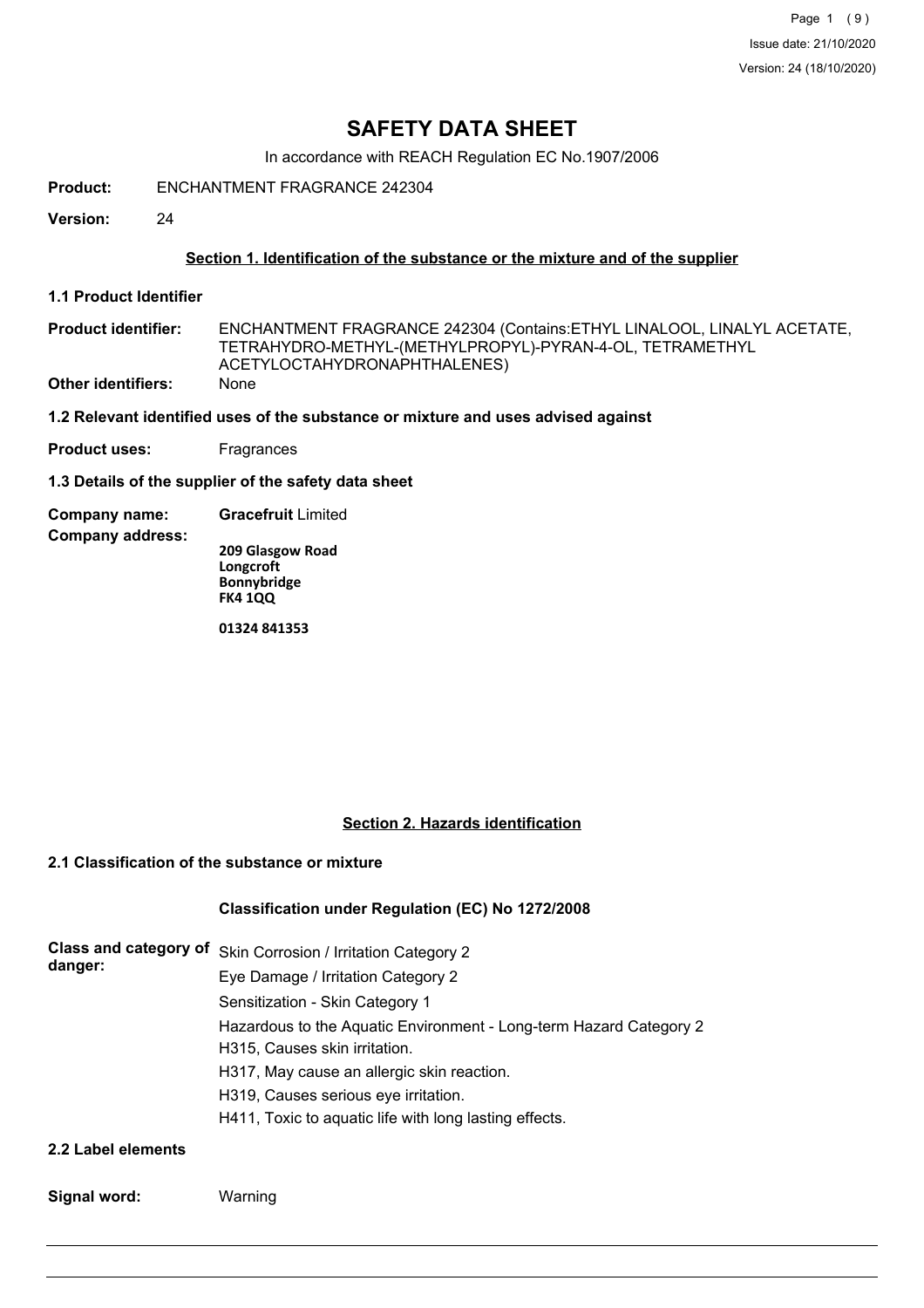Page 2 (9) Issue date: 21/10/2020 Version: 24 (18/10/2020)

## **SAFETY DATA SHEET**

In accordance with REACH Regulation EC No.1907/2006

| <b>Product:</b>                     | <b>ENCHANTMENT FRAGRANCE 242304</b> |                                                                                                                                                                                                                                                                                                                                                                                                                                                                                                                                                                                                                                                                                                                                                                                                                                                                      |  |  |  |
|-------------------------------------|-------------------------------------|----------------------------------------------------------------------------------------------------------------------------------------------------------------------------------------------------------------------------------------------------------------------------------------------------------------------------------------------------------------------------------------------------------------------------------------------------------------------------------------------------------------------------------------------------------------------------------------------------------------------------------------------------------------------------------------------------------------------------------------------------------------------------------------------------------------------------------------------------------------------|--|--|--|
| Version:                            | 24                                  |                                                                                                                                                                                                                                                                                                                                                                                                                                                                                                                                                                                                                                                                                                                                                                                                                                                                      |  |  |  |
| <b>Hazard statements:</b>           |                                     | H315, Causes skin irritation.<br>H317, May cause an allergic skin reaction.<br>H319, Causes serious eye irritation.<br>H411, Toxic to aquatic life with long lasting effects.                                                                                                                                                                                                                                                                                                                                                                                                                                                                                                                                                                                                                                                                                        |  |  |  |
| Supplemental<br>Information:        |                                     | EUH208, Contains (E)-1-(2,6,6-TRIMETHYL-1,3-CYCLOHEXADIEN-1-YL)-2-BUTEN-1-ONE,<br>2,4-DIMETHYL-3-CYCLOHEXENE CARBOXALDEHYDE, CIS-3-HEXENYL METHYL<br>CARBONATE, DELTA-DAMASCONE. May produce an allergic reaction.                                                                                                                                                                                                                                                                                                                                                                                                                                                                                                                                                                                                                                                   |  |  |  |
| <b>Precautionary</b><br>statements: | regulations.                        | P261, Avoid breathing vapour or dust.<br>P264, Wash hands and other contacted skin thoroughly after handling.<br>P272, Contaminated work clothing should not be allowed out of the workplace.<br>P273, Avoid release to the environment.<br>P280, Wear protective gloves/eye protection/face protection.<br>P302/352, IF ON SKIN: Wash with plenty of soap and water.<br>P305/351/338, IF IN EYES: Rinse cautiously with water for several minutes. Remove contact<br>lenses, if present and easy to do. Continue rinsing.<br>P333/313, If skin irritation or rash occurs: Get medical advice/attention.<br>P337/313, If eye irritation persists: Get medical advice/attention.<br>P362, Take off contaminated clothing and wash before reuse.<br>P391, Collect spillage.<br>P501, Dispose of contents/container to approved disposal site, in accordance with local |  |  |  |



**Pictograms:**

**Other hazards:** Hydrocarbon Concentration %: 0.000%

## **Section 3. Composition / information on ingredients**

## **3.2 Mixtures**

#### **Contains:**

| <b>Name</b>                                                                | CAS                       | <b>EC</b>                                           | <b>REACH Registration</b><br>No. | $\frac{0}{0}$ | <b>Classification for</b><br>(CLP) 1272/2008 |
|----------------------------------------------------------------------------|---------------------------|-----------------------------------------------------|----------------------------------|---------------|----------------------------------------------|
| <b>IHEXAMETHYLINDANO</b><br><b>IPYRAN</b>                                  | 1222-05-5                 | 214-946-9                                           | 01-2119488227-29-xxxx            | $10 - 20%$    | EH A1-EH C1; H410,-                          |
| <b>ITETRAMETHYL</b><br>ACETYLOCTAHYDRON 68155-66-8.<br><b>IAPHTHALENES</b> | 54464-57-2.<br>68155-67-9 | 259-174-3.<br>268-978-3.<br>268-979-9.<br>915-730-3 | 01-2119489989-04-xxxx            | $5 - 10%$     | $ SCI 2-SS 1B-EH C1 $<br>H315-H317-H410.-    |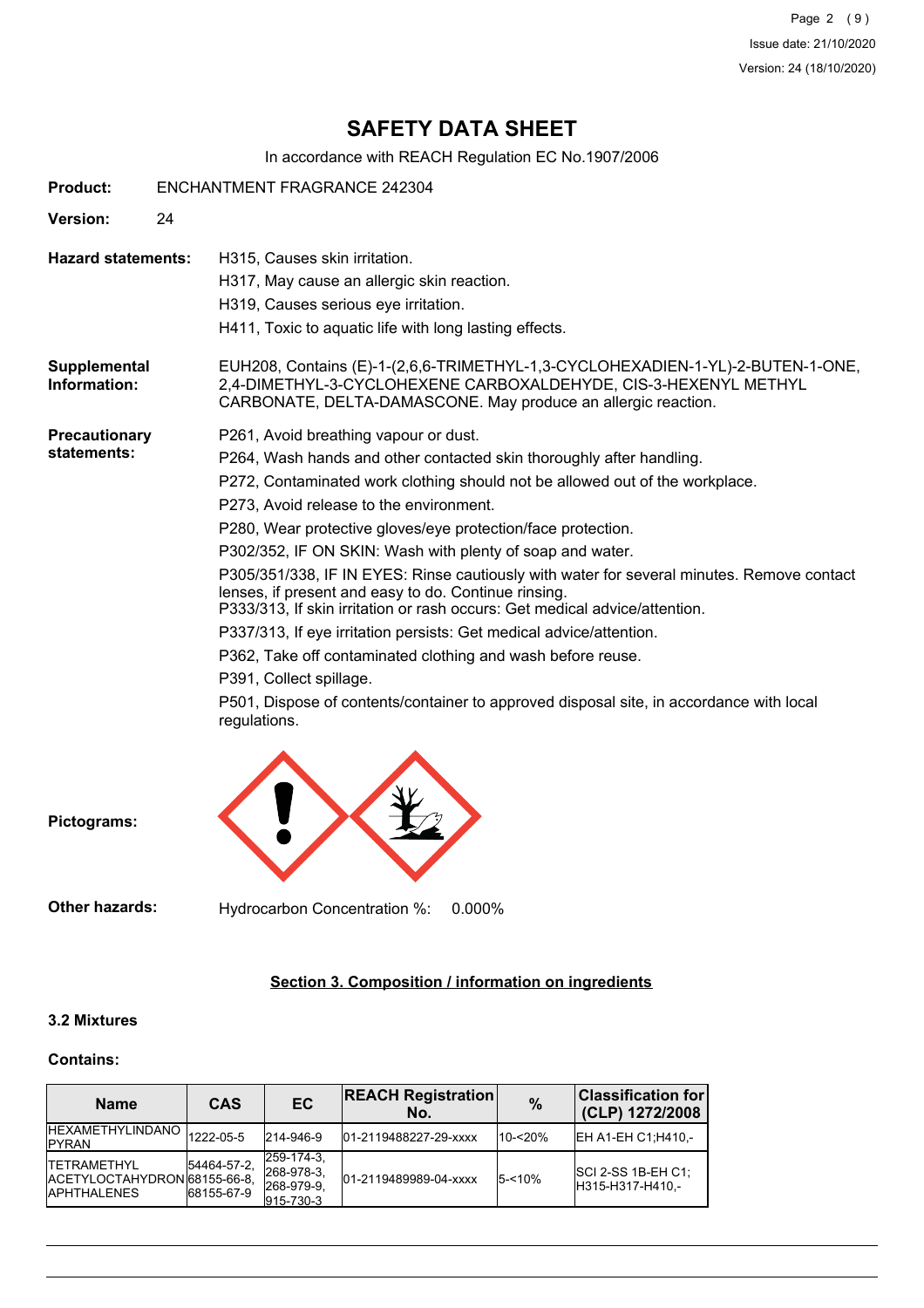Page 3 (9) Issue date: 21/10/2020 Version: 24 (18/10/2020)

# **SAFETY DATA SHEET**

In accordance with REACH Regulation EC No.1907/2006

## **Product:** ENCHANTMENT FRAGRANCE 242304

#### **Version:** 24

| <b>I</b> ETHYL LINALOOL                                                         | 10339-55-6     | 233-732-6 | l01-2119969272-32-xxxx | $5 - 10%$   | SCI 2-EDI 2-SS 1B;<br>H315-H317-H319.-                             |
|---------------------------------------------------------------------------------|----------------|-----------|------------------------|-------------|--------------------------------------------------------------------|
| <b>TETRAHYDRO-</b><br><b>IMETHYL-</b><br>(METHYLPROPYL)-<br><b>I</b> PYRAN-4-OL | 63500-71-0     | 405-040-6 | 01-0000015458-64-xxxx  | $1 - 5%$    | EDI 2:H319.-                                                       |
| ILINALYL ACETATE                                                                | 115-95-7       | 204-116-4 | l01-2119454789-19-xxxx | $1 - 5%$    | SCI 2-EDI 2-SS 1B;<br>H315-H317-H319,-                             |
| <b>IBENZYL ACETATE</b>                                                          | $140 - 11 - 4$ | 205-399-7 |                        | $1 - 5%$    | EH C3;H412,-                                                       |
| l5-<br><b>ICYCLOHEXADECENO</b><br><b>INE</b>                                    | 37609-25-9     | 253-568-9 |                        | $0.1 - 1\%$ | EH A1-EH C1;H410,-                                                 |
| CIS-3-HEXENYL<br><b>METHYL CARBONATE</b>                                        | 67633-96-9     | 266-797-4 | 01-2120735800-60-xxxx  | $0.1 - 1\%$ | SCI 2-SS 1B; H315-<br>H317.-                                       |
| <b>ALLYL AMYL</b><br><b>I</b> GLYCOLATE                                         |                | 916-328-0 |                        | $0.1 - 1\%$ | ATO 4-ATD 4-STO-RE<br>2-EH A1;H302-H312-<br>lH373-H400.-           |
| <b>ALLYL</b><br>ICYCLOHEXYLOXYACE 68901-15-5<br><b>ITATE</b>                    |                | 272-657-3 |                        | $0.1 - 1\%$ | ATO 4-EH A1-EH C2:<br>H302-H400-H411.-                             |
| 2,4-DIMETHYL-3-<br><b>CYCLOHEXENE</b><br><b>CARBOXALDEHYDE</b>                  | 68039-49-6     | 268-264-1 |                        | $0.1 - 1\%$ | SCI 2-SS 1B-EH C2;<br>H315-H317-H411.-                             |
| <b>IDELTA-DAMASCONE</b>                                                         | 57378-68-4     | 260-709-8 |                        | $< 0.1\%$   | <b>ATO 4-SCI 2-SS 1A-</b><br>EH A1-EH C1:H302-<br>H315-H317-H410.- |
| $(E)-1-(2,6,6-$<br>TRIMETHYL-1,3-<br>CYCLOHEXADIEN-1-<br>IYL)-2-BUTEN-1-ONE     | 23726-93-4     | 245-844-2 | 01-2120105798-49-xxxx  | < 0.1%      | SCI 2-SS 1A-EH C2;<br>H315-H317-H411.-                             |

#### **Substances with Community workplace exposure limits:**

| <b>Name</b>       | CAS     | EC        | %       |
|-------------------|---------|-----------|---------|
| DIETHYL PHTHALATE | 84-66-2 | 201-550-6 | 20-<50% |

## **Substances that are persistent, bioaccumulative and toxic or very persistent and very bioaccumulative, greater than 0.1%:**

Not Applicable

## **Section 4. First-aid measures**

#### **4.1 Description of first aid measures**

IF ON SKIN: Wash with plenty of soap and water.

IF IN EYES: Rinse cautiously with water for several minutes. Remove contact lenses, if present and easy to do. Continue rinsing.

## **4.2 Most important symptoms and effects, both acute and delayed**

Causes skin irritation.

May cause an allergic skin reaction.

Causes serious eye irritation.

## **4.3 Indication of any immediate medical attention and special treatment needed**

None expected, see Section 4.1 for further information.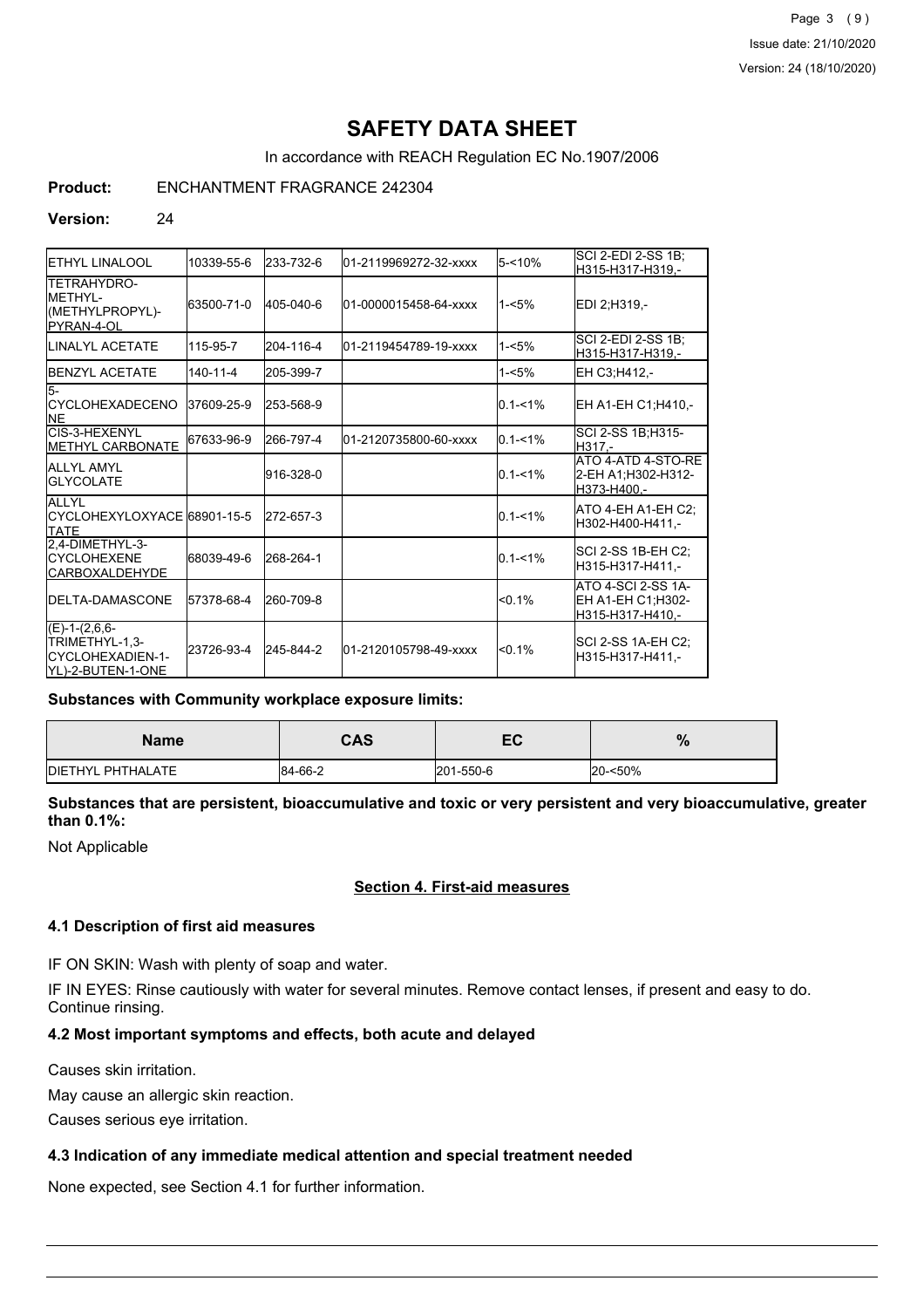Page 4 (9) Issue date: 21/10/2020 Version: 24 (18/10/2020)

## **SAFETY DATA SHEET**

In accordance with REACH Regulation EC No.1907/2006

**Product:** ENCHANTMENT FRAGRANCE 242304

**Version:** 24

## **SECTION 5: Firefighting measures**

#### **5.1 Extinguishing media**

Suitable media: Carbon dioxide, Dry chemical, Foam.

#### **5.2 Special hazards arising from the substance or mixture**

In case of fire, may be liberated: Carbon monoxide, Unidentified organic compounds.

#### **5.3 Advice for fire fighters:**

In case of insufficient ventilation, wear suitable respiratory equipment.

#### **Section 6. Accidental release measures**

#### **6.1 Personal precautions, protective equipment and emergency procedures:**

Avoid inhalation. Avoid contact with skin and eyes. See protective measures under Section 7 and 8.

#### **6.2 Environmental precautions:**

Keep away from drains, surface and ground water, and soil.

## **6.3 Methods and material for containment and cleaning up:**

Remove ignition sources. Provide adequate ventilation. Avoid excessive inhalation of vapours. Contain spillage immediately by use of sand or inert powder. Dispose of according to local regulations.

## **6.4 Reference to other sections:**

Also refer to sections 8 and 13.

## **Section 7. Handling and storage**

## **7.1 Precautions for safe handling:**

Keep away from heat, sparks, open flames and hot surfaces. - No smoking. Use personal protective equipment as required. Use in accordance with good manufacturing and industrial hygiene practices. Use in areas with adequate ventilation Do not eat, drink or smoke when using this product.

## **7.2 Conditions for safe storage, including any incompatibilities:**

Store in a well-ventilated place. Keep container tightly closed. Keep cool. Ground/bond container and receiving equipment. Use explosion-proof electrical, ventilating and lighting equipment. Use only non-sparking tools. Take precautionary measures against static discharge.

## **7.3 Specific end use(s):**

Fragrances: Use in accordance with good manufacturing and industrial hygiene practices.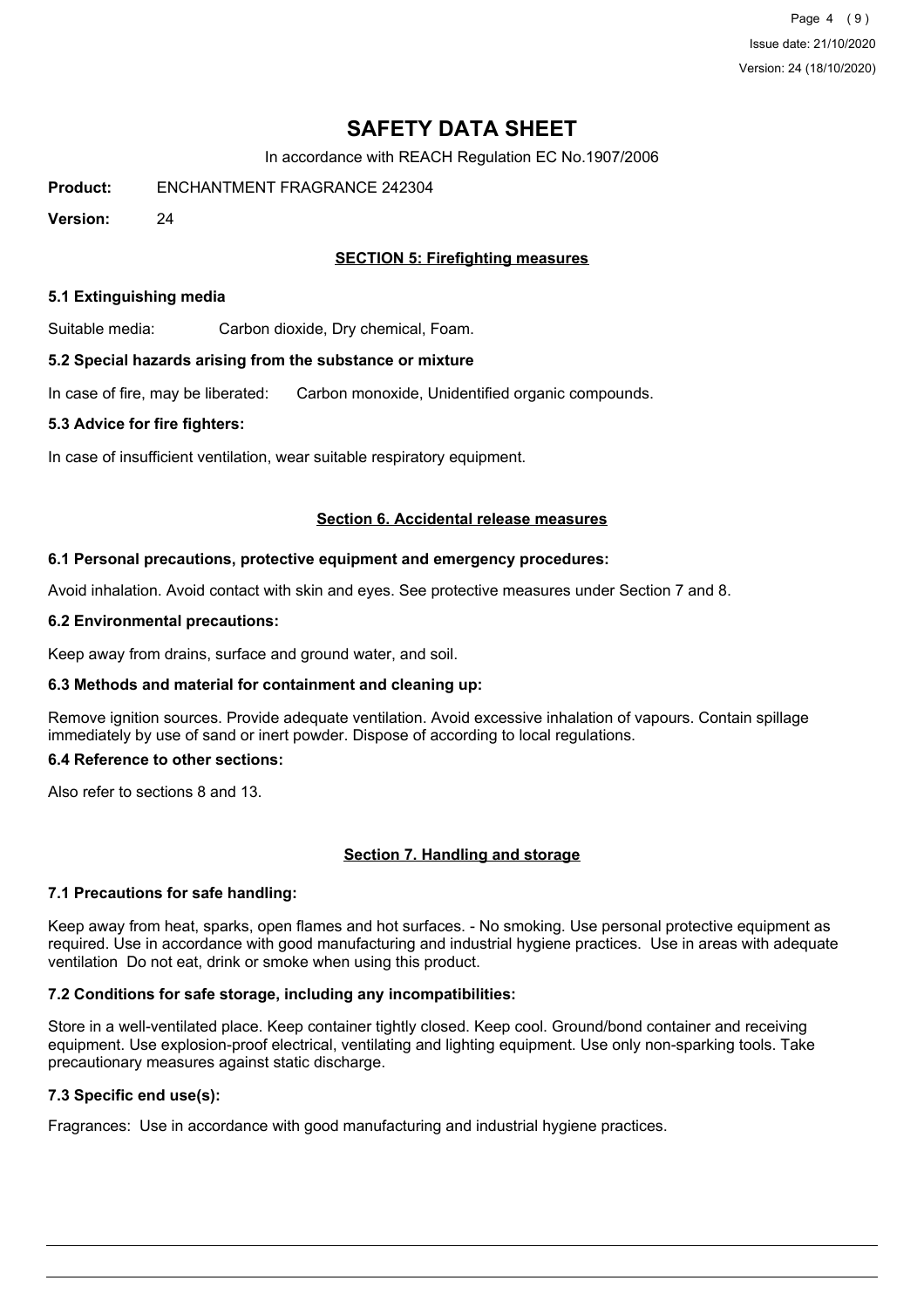## **SAFETY DATA SHEET**

In accordance with REACH Regulation EC No.1907/2006

**Product:** ENCHANTMENT FRAGRANCE 242304

**Version:** 24

## **Section 8. Exposure controls/personal protection**

#### **8.1 Control parameters**

Workplace exposure limits:

| Ingredient               | <b>CAS</b> | EC.               | <b>Description</b>                                       | Value |
|--------------------------|------------|-------------------|----------------------------------------------------------|-------|
| <b>DIETHYL PHTHALATE</b> | 84-66-2    | $ 201 - 550 - 6 $ | Long-term exposure limit (8-hour<br>TWA) (mg/m3)         |       |
|                          |            |                   | Short-term exposure limit (15-<br>$ $ minute $ $ (mg/m3) | 10    |

## **8.2 Exposure Controls**

## **Eye / Skin Protection**

Wear protective gloves/eye protection/face protection

## **Respiratory Protection**

Ensure adequate and ongoing ventilation is maintained in order to prevent build up of excessive vapour and to ensure occupational exposure limits are adhered to. If appropriate, and depending on your patterns and volumes of use, the following engineering controls may be required as additional protective measures: a) Isolate mixing rooms and other areas where this material is used or openly handled. Maintain these areas under negative air pressure relative to the rest of the plant. b) Employ the use of Personal protective equipment - an approved, properly fitted respirator with organic vapour cartridges or canisters and particulate filters. c) Use local exhaust ventilation around open tanks and other open sources of potential exposures in order to avoid excessive inhalation, including places where this material is openly weighed or measured. In addition, use general dilution ventilation of the work area to eliminate or reduce possible worker exposures. d) Use closed systems for transferring and processing this material.

Also refer to Sections 2 and 7.

## **Section 9. Physical and chemical properties**

## **9.1 Information on basic physical and chemical properties**

| Clear colourless to pale yellow liquid       |
|----------------------------------------------|
| Not determined                               |
| Not determined                               |
| Not determined                               |
| Not determined                               |
| Not determined                               |
| $>$ 100 °C                                   |
| Not determined                               |
| Not determined                               |
| Product does not present an explosion hazard |
| 0.04404926 mmHg                              |
| Not determined                               |
| 1.0220 - 1.0260                              |
|                                              |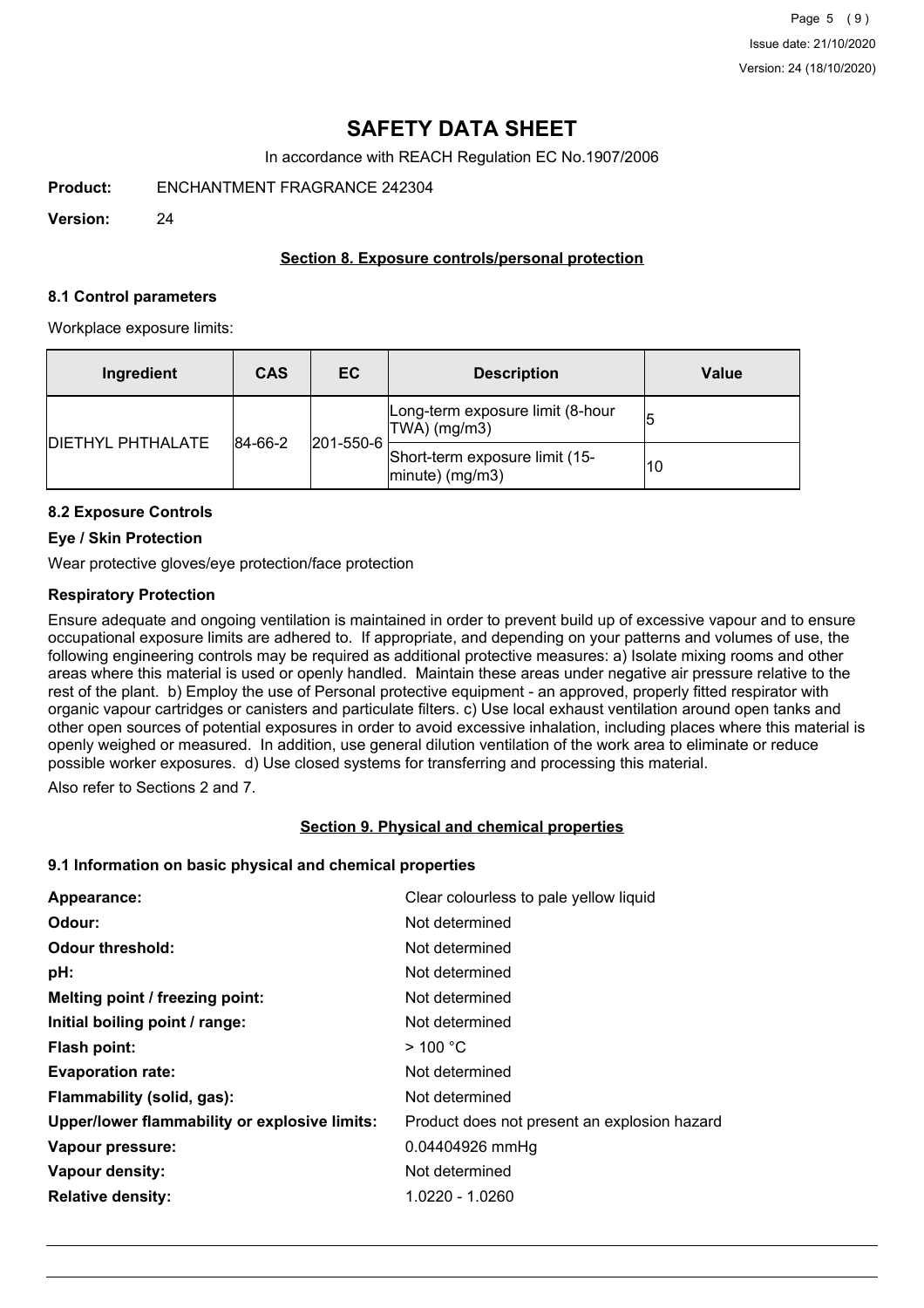Page 6 (9) Issue date: 21/10/2020 Version: 24 (18/10/2020)

# **SAFETY DATA SHEET**

In accordance with REACH Regulation EC No.1907/2006

**Product:** ENCHANTMENT FRAGRANCE 242304

**Version:** 24

| Solubility(ies):                        | Not determined |
|-----------------------------------------|----------------|
| Partition coefficient: n-octanol/water: | Not determined |
| <b>Auto-ignition temperature:</b>       | Not determined |
| <b>Decomposition temperature:</b>       | Not determined |
| <b>Viscosity:</b>                       | Not determined |
| <b>Explosive properties:</b>            | Not expected   |
| <b>Oxidising properties:</b>            | Not expected   |
|                                         |                |

**9.2 Other information:** None available

## **Section 10. Stability and reactivity**

#### **10.1 Reactivity:**

Presents no significant reactivity hazard, by itself or in contact with water.

## **10.2 Chemical stability:**

Good stability under normal storage conditions.

## **10.3 Possibility of hazardous reactions:**

Not expected under normal conditions of use.

## **10.4 Conditions to avoid:**

Avoid extreme heat.

## **10.5 Incompatible materials:**

Avoid contact with strong acids, alkalis or oxidising agents.

## **10.6 Hazardous decomposition products:**

Not expected.

## **Section 11. Toxicological information**

## **11.1 Information on toxicological effects**

This mixture has not been tested as a whole for health effects. The health effects have been calculated using the methods outlined in Regulation (EC) No 1272/2008 (CLP).

| Based on available data the classification criteria are not met. |
|------------------------------------------------------------------|
| >5000                                                            |
| Not Applicable                                                   |
| Not Available                                                    |
| Skin Corrosion / Irritation Category 2                           |
| Eye Damage / Irritation Category 2                               |
| Sensitization - Skin Category 1                                  |
| Based on available data the classification criteria are not met. |
| Based on available data the classification criteria are not met. |
| Based on available data the classification criteria are not met. |
|                                                                  |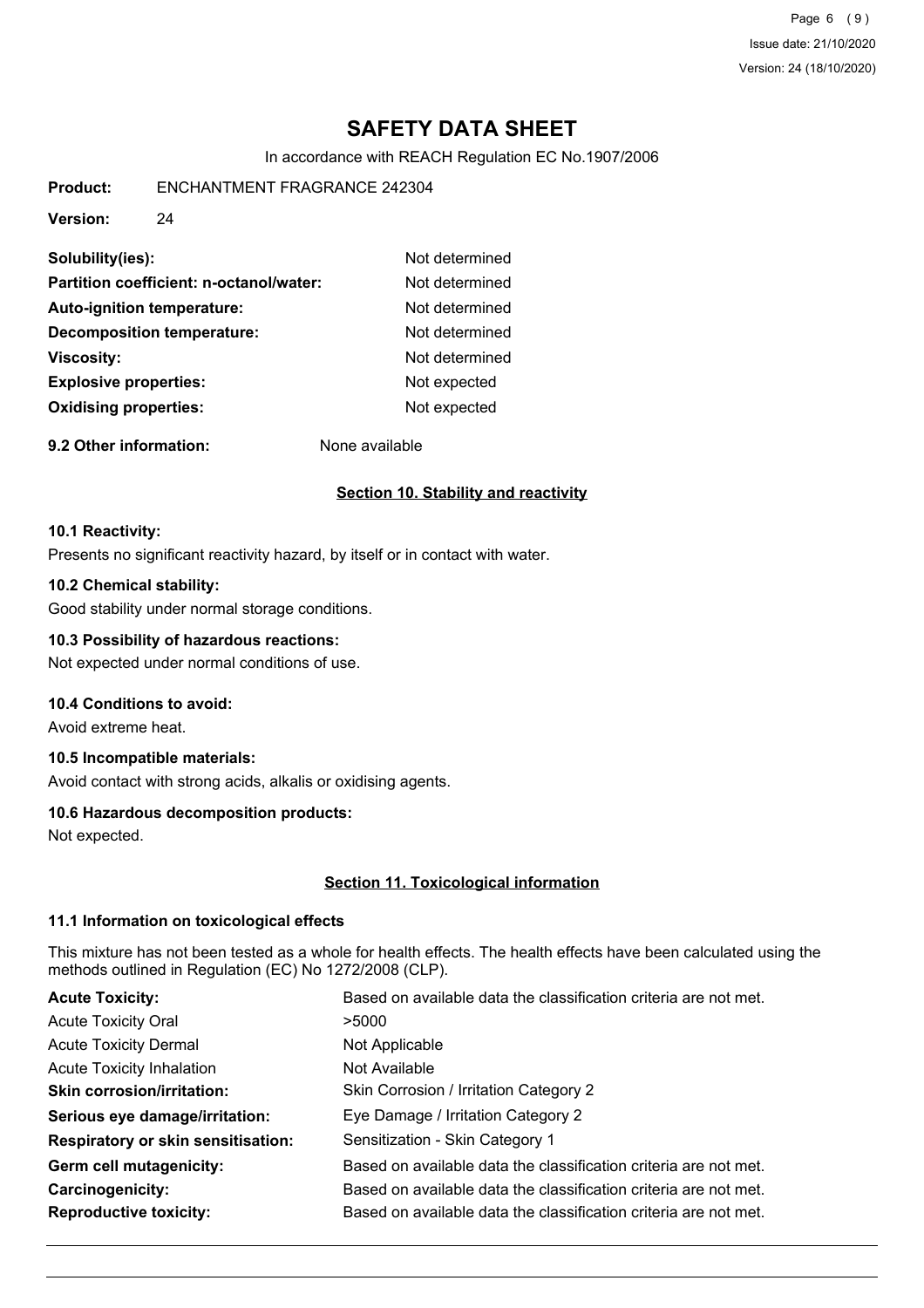Page 7 (9) Issue date: 21/10/2020 Version: 24 (18/10/2020)

# **SAFETY DATA SHEET**

In accordance with REACH Regulation EC No.1907/2006

**Product:** ENCHANTMENT FRAGRANCE 242304

**Version:** 24

| <b>STOT-single exposure:</b>   | Based on available data the classification criteria are not met. |
|--------------------------------|------------------------------------------------------------------|
| <b>STOT-repeated exposure:</b> | Based on available data the classification criteria are not met. |
| <b>Aspiration hazard:</b>      | Based on available data the classification criteria are not met. |

## **Information about hazardous ingredients in the mixture**

Not Applicable

Refer to Sections 2 and 3 for additional information.

## **Section 12. Ecological information**

| 12.1 Toxicity:                                   |               |  |
|--------------------------------------------------|---------------|--|
| Toxic to aquatic life with long lasting effects. |               |  |
| 12.2 Persistence and degradability:              | Not available |  |
| 12.3 Bioaccumulative potential:                  | Not available |  |
| 12.4 Mobility in soil:<br>Not available          |               |  |
| 12.5 Results of PBT and vPvB assessment:         |               |  |

This substance does not meet the PBT/vPvB criteria of REACH, annex XIII.

**12.6 Other adverse effects:** Not available

## **Section 13. Disposal considerations**

## **13.1 Waste treatment methods:**

Dispose of in accordance with local regulations. Avoid disposing into drainage systems and into the environment. Empty containers should be taken to an approved waste handling site for recycling or disposal.

## **Section 14. Transport information**

| 14.1 UN number:                    | UN3082                                                                                                                     |
|------------------------------------|----------------------------------------------------------------------------------------------------------------------------|
| 14.2 UN Proper Shipping Name:      | ENVIRONMENTALLY HAZARDOUS SUBSTANCE, LIQUID, N.O.S.<br>(HEXAMETHYLINDANOPYRAN, TETRAMETHYL<br>ACETYLOCTAHYDRONAPHTHALENES) |
| 14.3 Transport hazard class(es):   | 9                                                                                                                          |
| <b>Sub Risk:</b>                   |                                                                                                                            |
| 14.4. Packing Group:               | Ш                                                                                                                          |
| <b>14.5 Environmental hazards:</b> | This is an environmentally hazardous substance.                                                                            |
| 14.6 Special precautions for user: | None additional                                                                                                            |
|                                    | 14.7 Transport in bulk according to Annex II of MARPOL73/78 and the IBC Code:                                              |

Not applicable

## **Section 15. Regulatory information**

**15.1 Safety, health and environmental regulations/legislation specific for the substance or mixture** None additional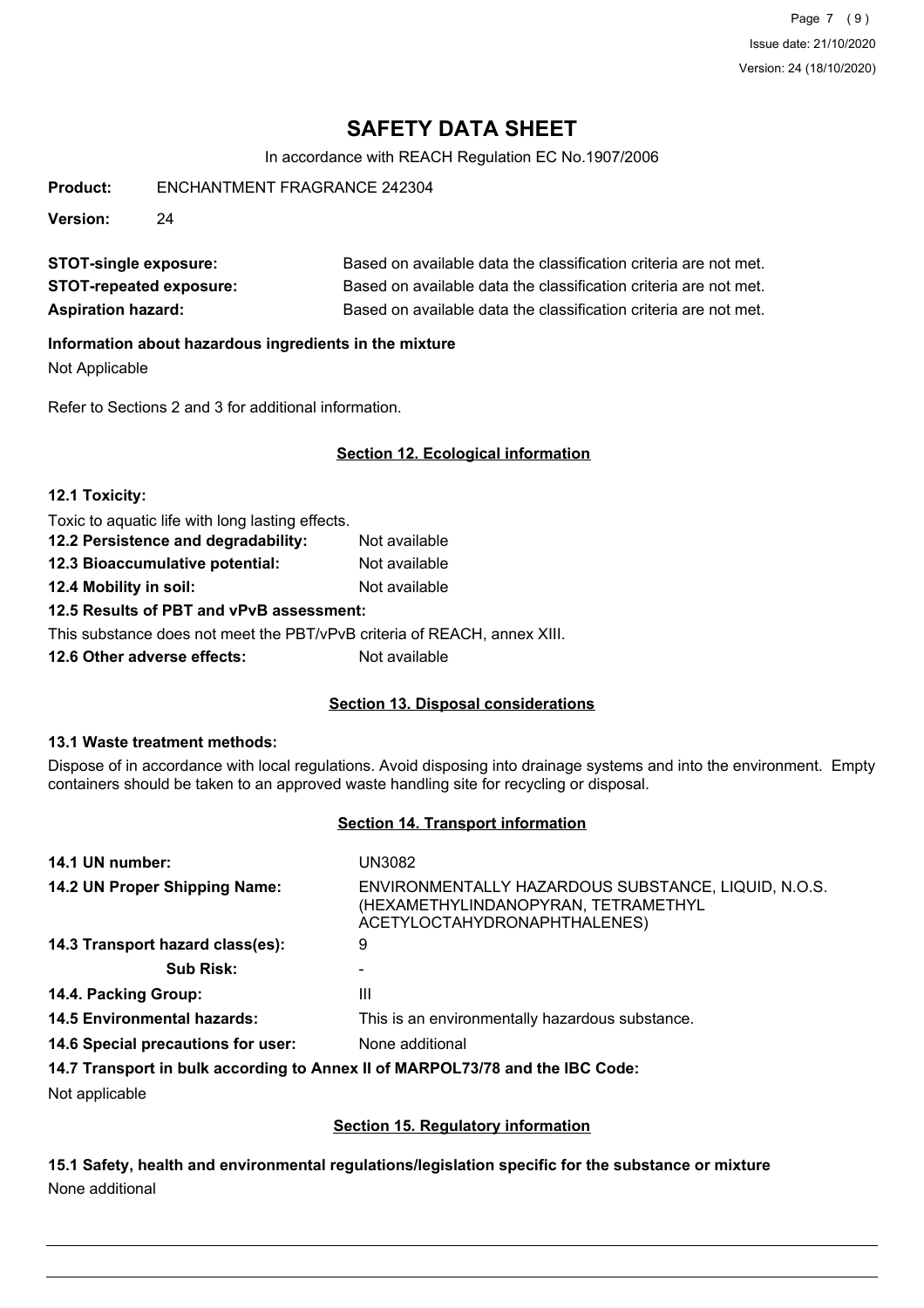Page 8 (9) Issue date: 21/10/2020 Version: 24 (18/10/2020)

## **SAFETY DATA SHEET**

In accordance with REACH Regulation EC No.1907/2006

**Product:** ENCHANTMENT FRAGRANCE 242304

**Version:** 24

## **15.2 Chemical Safety Assessment**

A Chemical Safety Assessment has not been carried out for this product.

## **Section 16. Other information**

| <b>Concentration % Limits:</b>  | EH C2=11.47% EH C3=1.15% SCI 2=60.61% EDI 2=90.91% EDI 2A=90.<br>91% SS 1=11.76% |
|---------------------------------|----------------------------------------------------------------------------------|
| <b>Total Fractional Values:</b> | EH C2=8.72 EH C3=87.24 SCI 2=1.65 EDI 2=1.10 EDI 2A=1.10 SS 1=8.<br>50           |
|                                 |                                                                                  |

#### **Key to revisions:**

Information about hazardous ingredients in the mixture SECTION 3: Composition/information on ingredients Workplace exposure limits

#### **Key to abbreviations:**

| <b>Abbreviation</b> | <b>Meaning</b>                                                                               |
|---------------------|----------------------------------------------------------------------------------------------|
| ATD <sub>4</sub>    | Acute Toxicity - Dermal Category 4                                                           |
| ATO 4               | Acute Toxicity - Oral Category 4                                                             |
| EDI <sub>2</sub>    | Eye Damage / Irritation Category 2                                                           |
| EH A1               | Hazardous to the Aquatic Environment - Acute Hazard Category 1                               |
| EH C1               | Hazardous to the Aquatic Environment - Long-term Hazard Category 1                           |
| EH <sub>C2</sub>    | Hazardous to the Aquatic Environment - Long-term Hazard Category 2                           |
| EH C3               | Hazardous to the Aquatic Environment - Long-term Hazard Category 3                           |
| H302                | Harmful if swallowed.                                                                        |
| H312                | Harmful in contact with skin.                                                                |
| H315                | Causes skin irritation.                                                                      |
| H317                | May cause an allergic skin reaction.                                                         |
| H319                | Causes serious eye irritation.                                                               |
| H373                | May cause damage to organs (organs) through prolonged or repeated exposure (exposure route). |
| H400                | Very toxic to aquatic life.                                                                  |
| H410                | Very toxic to aquatic life with long lasting effects.                                        |
| H411                | Toxic to aquatic life with long lasting effects.                                             |
| H412                | Harmful to aquatic life with long lasting effects.                                           |
| P260                | Do not breathe vapour or dust.                                                               |
| P261                | Avoid breathing vapour or dust.                                                              |
| P <sub>264</sub>    | Wash hands and other contacted skin thoroughly after handling.                               |
| P270                | Do not eat, drink or smoke when using this product.                                          |
| P272                | Contaminated work clothing should not be allowed out of the workplace.                       |
| P273                | Avoid release to the environment.                                                            |
| P280                | Wear protective gloves/eye protection/face protection.                                       |
| P301/312            | IF SWALLOWED: call a POISON CENTER or doctor/physician if you feel unwell.                   |
| P302/352            | IF ON SKIN: Wash with plenty of soap and water.                                              |